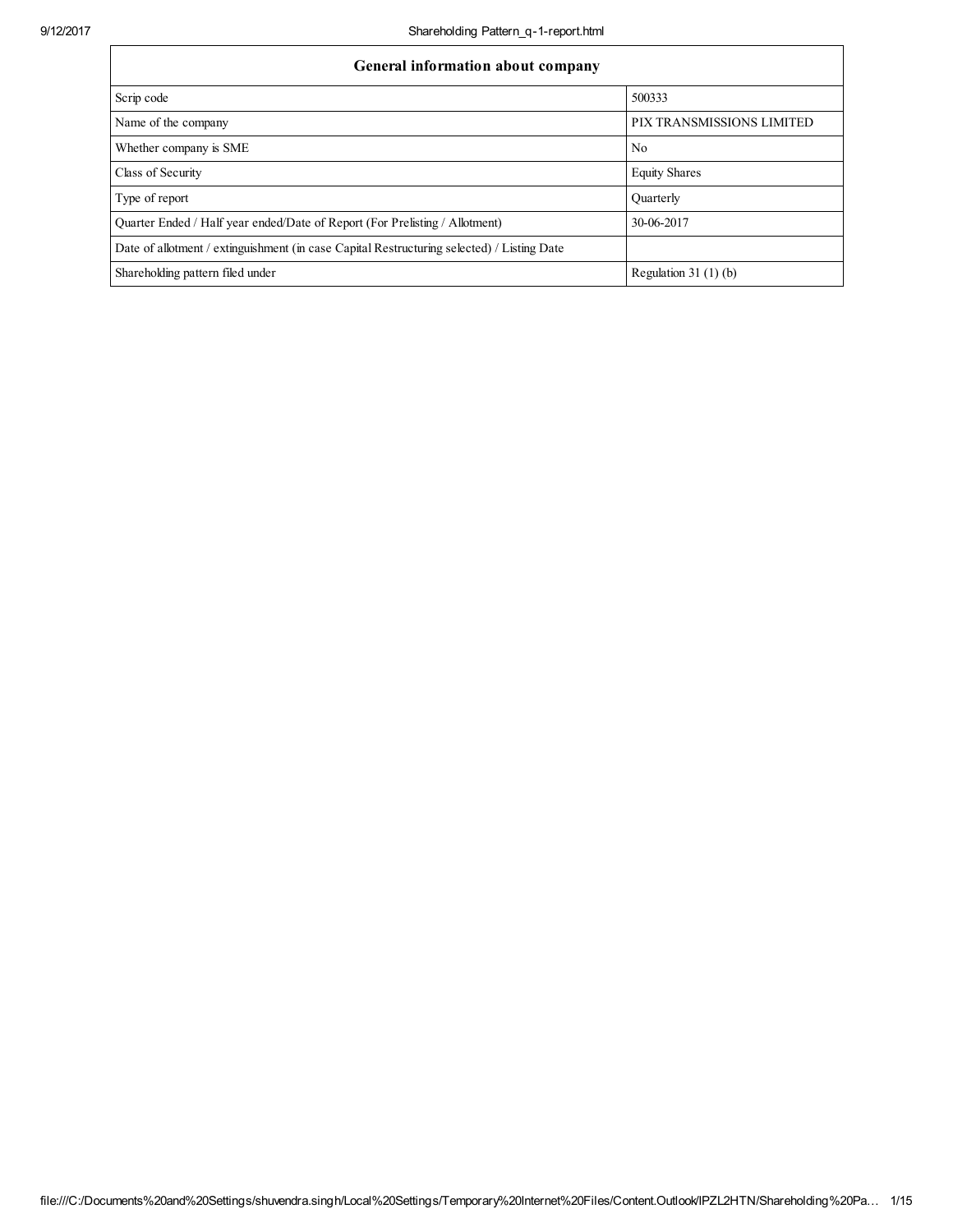| Sr. No.        | Particular                                                                             | Yes/No         |
|----------------|----------------------------------------------------------------------------------------|----------------|
|                | Whether the Listed Entity has issued any partly paid up shares?                        | No.            |
| $\overline{2}$ | Whether the Listed Entity has issued any Convertible Securities?                       | No.            |
| $\overline{3}$ | Whether the Listed Entity has issued any Warrants?                                     | No.            |
| $\overline{4}$ | Whether the Listed Entity has any shares against which depository receipts are issued? | No.            |
| $\overline{5}$ | Whether the Listed Entity has any shares in locked-in?                                 | No.            |
| 6              | Whether any shares held by promoters are pledge or otherwise encumbered?               | N <sub>0</sub> |
| 7              | Whether company has equity shares with differential voting rights?                     | No.            |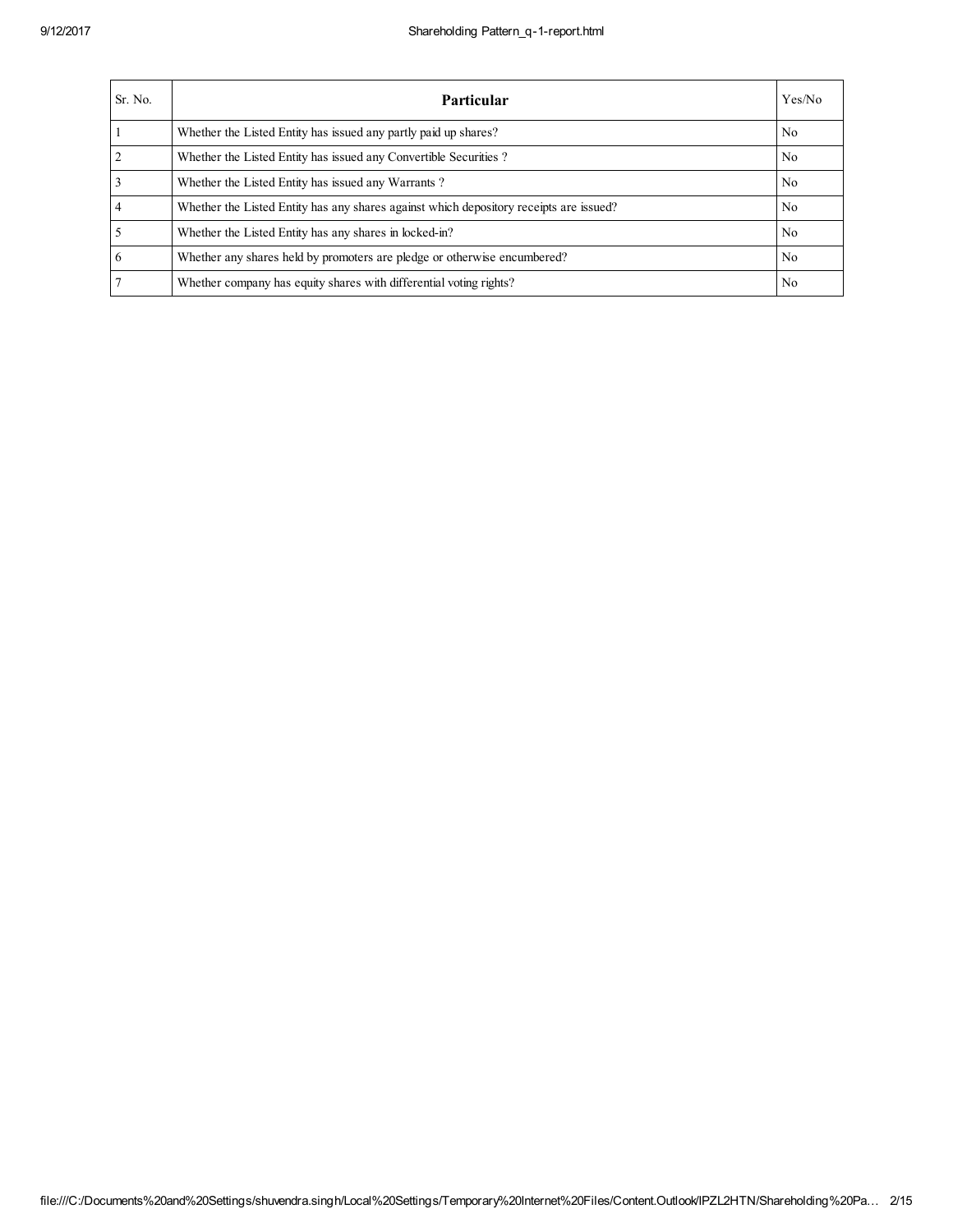Г

|                 |                                         |              |                              |                             |                          |                          | Table I - Summary Statement holding of specified securities |                                                                  |               |          |                                   |
|-----------------|-----------------------------------------|--------------|------------------------------|-----------------------------|--------------------------|--------------------------|-------------------------------------------------------------|------------------------------------------------------------------|---------------|----------|-----------------------------------|
| Category        |                                         | Nos. Of      | No. of<br>fully paid         | No. Of<br>Partly<br>paid-up | No. Of<br>shares         | Total nos.<br>shares     | Shareholding as a<br>% of total no. of                      | Number of Voting Rights held in each<br>class of securities (IX) |               |          |                                   |
| Category<br>(I) | of<br>shareholder                       | shareholders | up equity                    | equity                      | underlying<br>Depository | held (VII)               | shares (calculated<br>as per SCRR,                          | No of Voting (XIV) Rights                                        |               |          | Total as<br>$a\%$ of<br>$(A+B+C)$ |
|                 | (II)                                    | (III)        | shares<br>$\text{held (IV)}$ | shares<br>held<br>(V)       | Receipts<br>(VI)         | $= (IV) +$<br>$(V)+(VI)$ | 1957) (VIII) As a<br>% of $(A+B+C2)$                        | Class eg:<br>X                                                   | Class<br>eg:y | Total    |                                   |
| (A)             | Promoter<br>$\&$<br>Promoter<br>Group   | 10           | 8296505                      |                             |                          | 8296505                  | 60.89                                                       | 8296505                                                          |               | 8296505  | 60.89                             |
| (B)             | Public                                  | 17356        | 5328695                      |                             |                          | 5328695                  | 39.11                                                       | 5328695                                                          |               | 5328695  | 39.11                             |
| (C)             | Non<br>Promoter-<br>Non Public          |              |                              |                             |                          |                          |                                                             |                                                                  |               |          |                                   |
| (C1)            | <b>Shares</b><br>underlying<br>DRs      |              |                              |                             |                          |                          |                                                             |                                                                  |               |          |                                   |
| (C2)            | Shares held<br>by<br>Employee<br>Trusts |              |                              |                             |                          |                          |                                                             |                                                                  |               |          |                                   |
|                 | Total                                   | 17366        | 13625200                     |                             |                          | 13625200                 | 100                                                         | 13625200                                                         |               | 13625200 | 100                               |

|  | Table I - Summary Statement holding of specified securities |  |  |
|--|-------------------------------------------------------------|--|--|
|  |                                                             |  |  |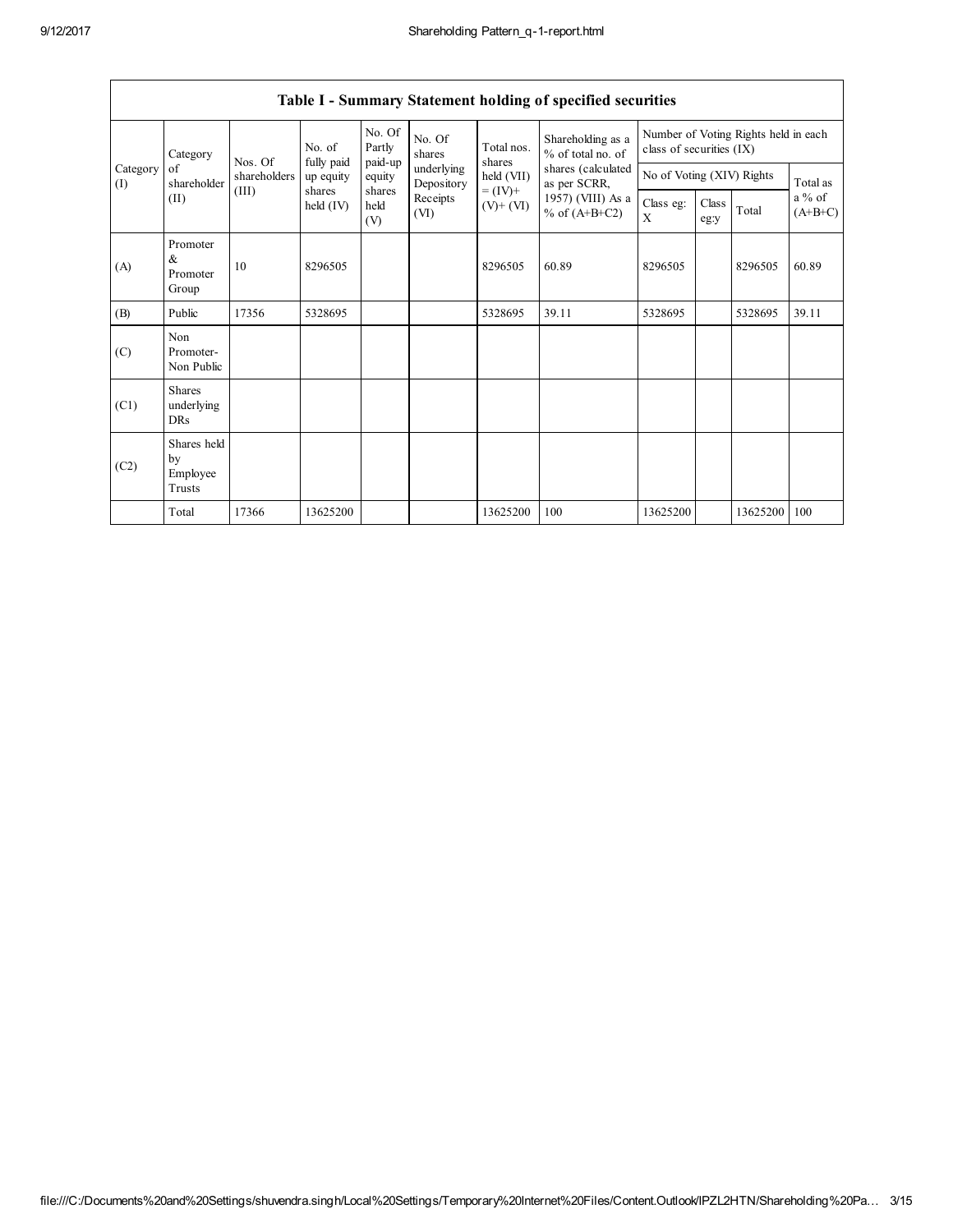|             |                                                                |                                       |                                                  |                                                             | Table I - Summary Statement holding of specified securities                                                   |                                                  |                       |                                                                                                                         |                                |                                       |
|-------------|----------------------------------------------------------------|---------------------------------------|--------------------------------------------------|-------------------------------------------------------------|---------------------------------------------------------------------------------------------------------------|--------------------------------------------------|-----------------------|-------------------------------------------------------------------------------------------------------------------------|--------------------------------|---------------------------------------|
| Category    | Category<br>of                                                 | No. Of<br><b>Shares</b><br>Underlying | No. of<br><b>Shares</b><br>Underlying            | No. Of Shares<br>Underlying<br>Outstanding<br>convertible   | Shareholding, as a %<br>assuming full conversion<br>of convertible securities (<br>as a percentage of diluted |                                                  |                       | Number of<br><b>Shares</b><br>Number of<br>pledged or<br>Locked in<br>otherwise<br>shares (XII)<br>encumbered<br>(XIII) |                                | Number of<br>equity shares<br>held in |
| (I)<br>(II) | Outstanding<br>shareholder<br>convertible<br>securities<br>(X) | Outstanding<br>Warrants<br>$(X_i)$    | securities and<br>No. Of<br>Warrants (Xi)<br>(a) | share capital) (XI)=<br>$(VII)+(X)$ As a % of<br>$(A+B+C2)$ | N <sub>0</sub><br>(a)                                                                                         | As a<br>$%$ of<br>total<br>Shares<br>held<br>(b) | N <sub>0</sub><br>(a) | As a<br>$%$ of<br>total<br>Shares<br>held<br>(b)                                                                        | dematerialized<br>form $(XIV)$ |                                       |
| (A)         | Promoter<br>&<br>Promoter<br>Group                             |                                       |                                                  |                                                             | 60.89                                                                                                         |                                                  |                       |                                                                                                                         |                                | 8296505                               |
| (B)         | Public                                                         |                                       |                                                  |                                                             | 39.11                                                                                                         |                                                  |                       |                                                                                                                         |                                | 4224985                               |
| (C)         | Non<br>Promoter-<br>Non Public                                 |                                       |                                                  |                                                             |                                                                                                               |                                                  |                       |                                                                                                                         |                                |                                       |
| (C1)        | <b>Shares</b><br>underlying<br>DRs                             |                                       |                                                  |                                                             |                                                                                                               |                                                  |                       |                                                                                                                         |                                |                                       |
| (C2)        | Shares held<br>by<br>Employee<br>Trusts                        |                                       |                                                  |                                                             |                                                                                                               |                                                  |                       |                                                                                                                         |                                |                                       |
|             | Total                                                          |                                       |                                                  |                                                             | 100                                                                                                           |                                                  |                       |                                                                                                                         |                                | 12521490                              |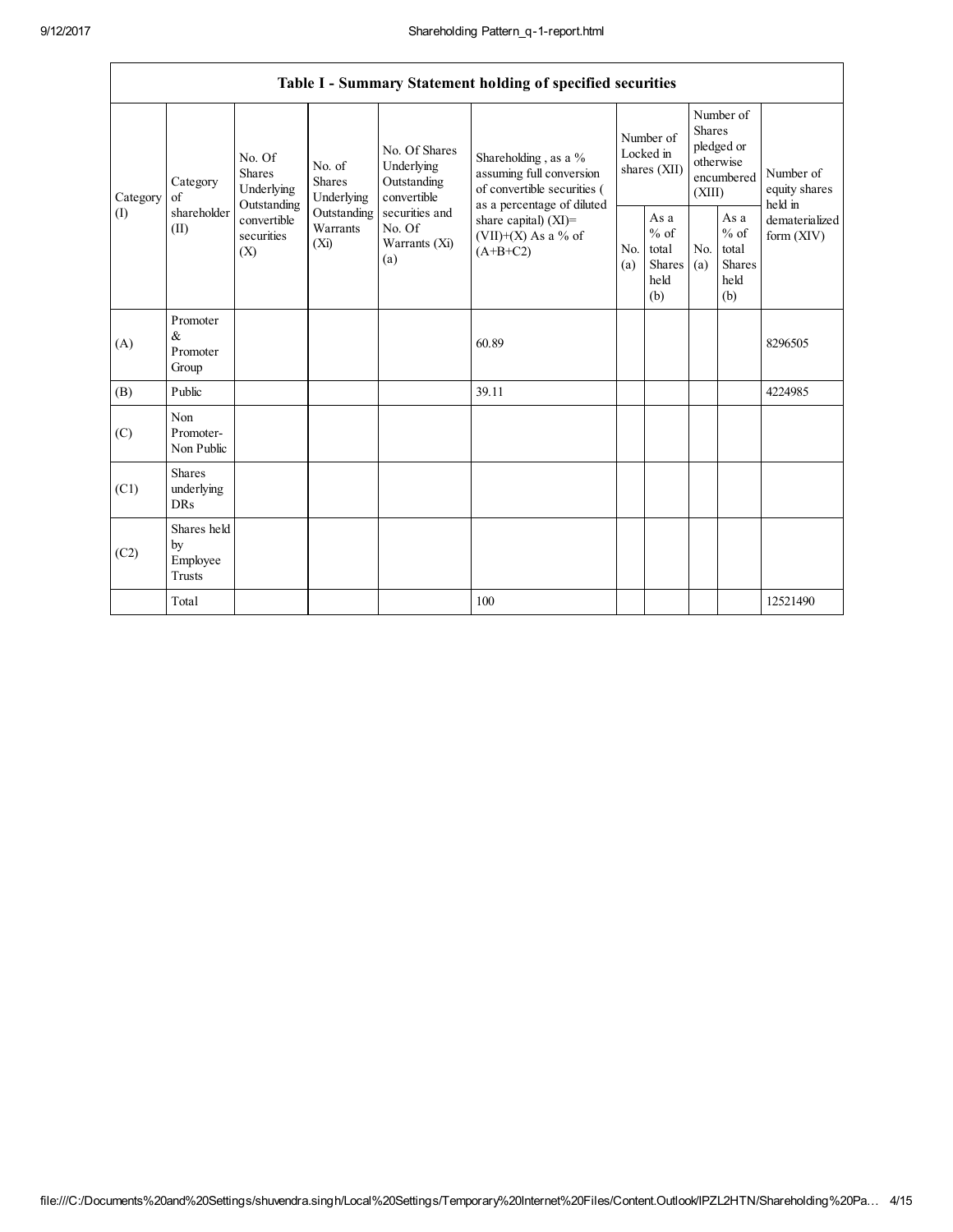|                                                                                                |                                                                                                                     |                         |                                   | No.                                |                                              |                                       | Shareholding                                          |                                                            |               | Number of Voting Rights held in |                                     |
|------------------------------------------------------------------------------------------------|---------------------------------------------------------------------------------------------------------------------|-------------------------|-----------------------------------|------------------------------------|----------------------------------------------|---------------------------------------|-------------------------------------------------------|------------------------------------------------------------|---------------|---------------------------------|-------------------------------------|
| Sr.                                                                                            | Category &<br>Name of the                                                                                           | Nos. Of<br>shareholders | No. of<br>fully paid<br>up equity | <b>Of</b><br>Partly<br>paid-<br>up | No. Of<br>shares<br>underlying<br>Depository | Total<br>nos.<br>shares<br>held (VII) | as a % of<br>total no. of<br>shares<br>(calculated as | each class of securities (IX)<br>No of Voting (XIV) Rights |               |                                 | Total<br>as a                       |
|                                                                                                | Shareholders (I)                                                                                                    | (III)                   | shares<br>held (IV)               | equity<br>shares<br>held<br>(V)    | Receipts<br>(VI)                             | $= (IV) +$<br>$(V)$ + $(VI)$          | per SCRR,<br>1957) (VIII)<br>As a % of<br>$(A+B+C2)$  | Class eg:<br>X                                             | Class<br>eg:y | Total                           | $%$ of<br>Total<br>Voting<br>rights |
| A                                                                                              | Table II - Statement showing shareholding pattern of the Promoter and Promoter Group                                |                         |                                   |                                    |                                              |                                       |                                                       |                                                            |               |                                 |                                     |
| (1)                                                                                            | Indian                                                                                                              |                         |                                   |                                    |                                              |                                       |                                                       |                                                            |               |                                 |                                     |
| (a)                                                                                            | Individuals/Hindu<br>undivided Family                                                                               | 10                      | 8296505                           |                                    |                                              | 8296505                               | 60.89                                                 | 8296505                                                    |               | 8296505                         | 60.89                               |
| Sub-Total<br>(A)(1)                                                                            |                                                                                                                     | 10                      | 8296505                           |                                    |                                              | 8296505                               | 60.89                                                 | 8296505                                                    |               | 8296505                         | 60.89                               |
| (2)                                                                                            | Foreign                                                                                                             |                         |                                   |                                    |                                              |                                       |                                                       |                                                            |               |                                 |                                     |
| Total<br>Shareholding<br>of Promoter<br>and<br>Promoter<br>Group $(A)=$<br>$(A)(1)+(A)$<br>(2) |                                                                                                                     | 10                      | 8296505                           |                                    |                                              | 8296505                               | 60.89                                                 | 8296505                                                    |               | 8296505                         | 60.89                               |
| $\, {\bf B}$                                                                                   | Table III - Statement showing shareholding pattern of the Public shareholder                                        |                         |                                   |                                    |                                              |                                       |                                                       |                                                            |               |                                 |                                     |
| (1)                                                                                            | Institutions                                                                                                        |                         |                                   |                                    |                                              |                                       |                                                       |                                                            |               |                                 |                                     |
| (f)                                                                                            | Financial<br>Institutions/<br>Banks                                                                                 | 3                       | 2400                              |                                    |                                              | 2400                                  | 0.02                                                  | 2400                                                       |               | 2400                            | 0.02                                |
| Sub-Total<br>(B)(1)                                                                            |                                                                                                                     | 3                       | 2400                              |                                    |                                              | 2400                                  | 0.02                                                  | 2400                                                       |               | 2400                            | 0.02                                |
| (3)                                                                                            | Non-institutions                                                                                                    |                         |                                   |                                    |                                              |                                       |                                                       |                                                            |               |                                 |                                     |
| (a(i))                                                                                         | Individuals -<br>i.Individual<br>shareholders<br>holding nominal<br>share capital up<br>to Rs. 2 lakhs.             | 16818                   | 3426782                           |                                    |                                              | 3426782                               | 25.15                                                 | 3426782                                                    |               | 3426782                         | 25.15                               |
| (a(ii))                                                                                        | Individuals - ii.<br>Individual<br>shareholders<br>holding nominal<br>share capital in<br>excess of Rs. 2<br>lakhs. | 17                      | 781269                            |                                    |                                              | 781269                                | 5.73                                                  | 781269                                                     |               | 781269                          | 5.73                                |
| (e)                                                                                            | Any Other<br>(specify)                                                                                              | 518                     | 1118244                           |                                    |                                              | 1118244                               | 8.21                                                  | 1118244                                                    |               | 1118244                         | 8.21                                |
| Sub-Total<br>(B)(3)                                                                            |                                                                                                                     | 17353                   | 5326295                           |                                    |                                              | 5326295                               | 39.09                                                 | 5326295                                                    |               | 5326295                         | 39.09                               |
| <b>Total Public</b><br>Shareholding<br>$(B)=(B)(1)+$<br>$(B)(2)+(B)$<br>(3)                    |                                                                                                                     | 17356                   | 5328695                           |                                    |                                              | 5328695                               | 39.11                                                 | 5328695                                                    |               | 5328695                         | 39.11                               |
| $\mathbf C$                                                                                    | Table IV - Statement showing shareholding pattern of the Non Promoter- Non Public shareholder                       |                         |                                   |                                    |                                              |                                       |                                                       |                                                            |               |                                 |                                     |
| Total (<br>$A+B+C2$ )                                                                          |                                                                                                                     | 17366                   | 13625200                          |                                    |                                              | 13625200                              | 100                                                   | 13625200                                                   |               | 13625200                        | 100                                 |
| Total<br>$(A+B+C)$                                                                             |                                                                                                                     | 17366                   | 13625200                          |                                    |                                              | 13625200                              | 100                                                   | 13625200                                                   |               | 13625200                        | 100                                 |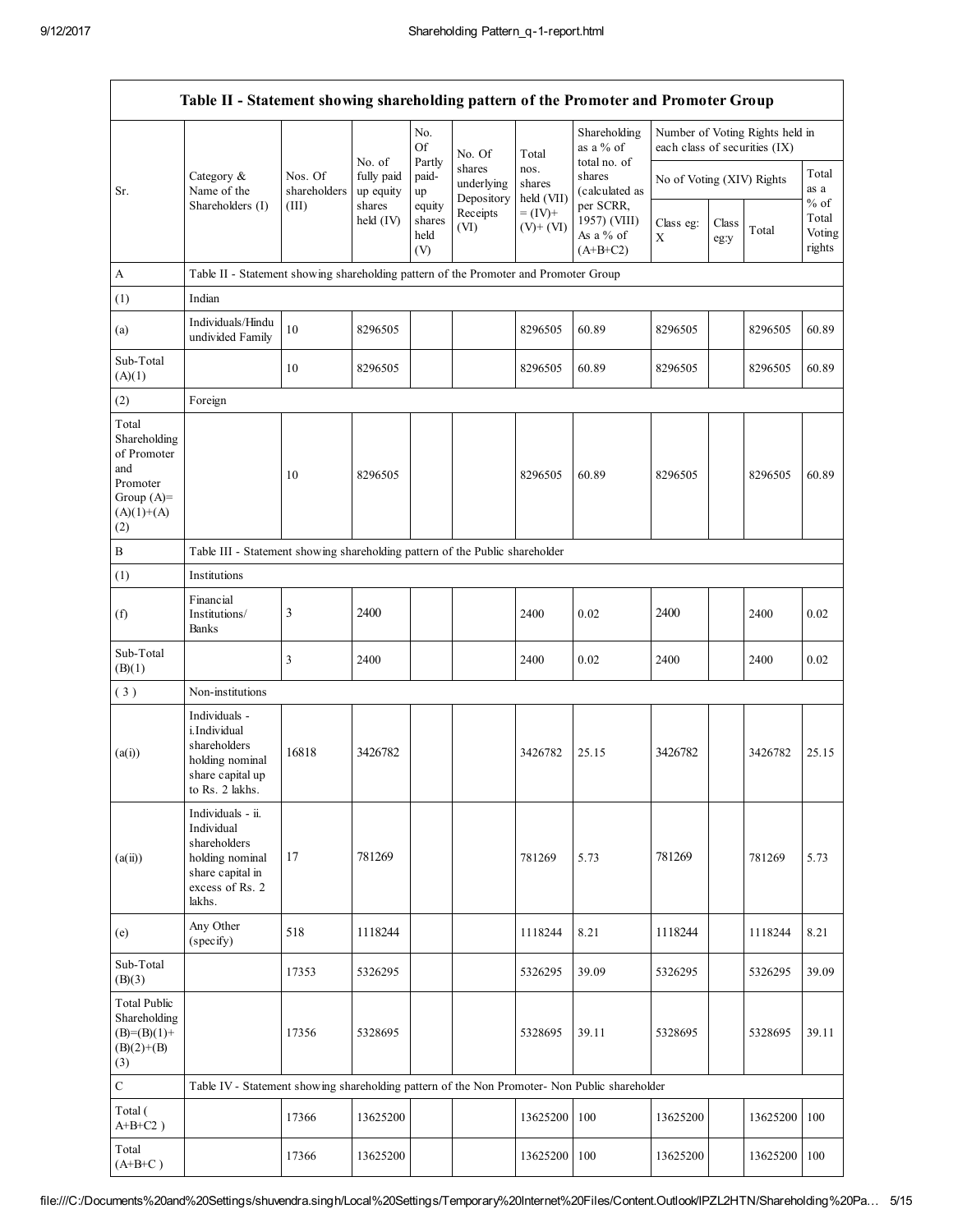|                                                                                         |                                                |                                       |                                                           | Table II - Statement showing shareholding pattern of the Promoter and Promoter Group          |            |                                                  |            |                                                                               |                                       |
|-----------------------------------------------------------------------------------------|------------------------------------------------|---------------------------------------|-----------------------------------------------------------|-----------------------------------------------------------------------------------------------|------------|--------------------------------------------------|------------|-------------------------------------------------------------------------------|---------------------------------------|
|                                                                                         | No. Of<br><b>Shares</b><br>Underlying          | No. of<br><b>Shares</b><br>Underlying | No. Of Shares<br>Underlying<br>Outstanding<br>convertible | Shareholding, as a %<br>assuming full conversion of<br>convertible securities (as a           |            | Number of<br>Locked in<br>shares (XII)           |            | Number of<br><b>Shares</b><br>pledged or<br>otherwise<br>encumbered<br>(XIII) | Number of<br>equity shares<br>held in |
| Sr.                                                                                     | Outstanding<br>convertible<br>securities $(X)$ | Outstanding<br>Warrants<br>$(X_i)$    | securities and No.<br>Of Warrants (Xi)<br>(a)             | percentage of diluted share<br>capital) (XI)= $(VII)+(X)$ As a<br>% of $(A+B+C2)$             | No.<br>(a) | As a<br>$%$ of<br>total<br>Shares<br>held<br>(b) | No.<br>(a) | As a<br>$%$ of<br>total<br>Shares<br>held<br>(b)                              | dematerialized<br>form (XIV)          |
| $\mathbf{A}$                                                                            |                                                |                                       |                                                           | Table II - Statement showing shareholding pattern of the Promoter and Promoter Group          |            |                                                  |            |                                                                               |                                       |
| (1)                                                                                     | Indian                                         |                                       |                                                           |                                                                                               |            |                                                  |            |                                                                               |                                       |
| (a)                                                                                     |                                                |                                       |                                                           | 60.89                                                                                         |            |                                                  |            |                                                                               | 8296505                               |
| Sub-Total (A)<br>(1)                                                                    |                                                |                                       |                                                           | 60.89                                                                                         |            |                                                  |            |                                                                               | 8296505                               |
| (2)                                                                                     | Foreign                                        |                                       |                                                           |                                                                                               |            |                                                  |            |                                                                               |                                       |
| Total<br>Shareholding<br>of Promoter<br>and Promoter<br>Group $(A)=$<br>$(A)(1)+(A)(2)$ |                                                |                                       |                                                           | 60.89                                                                                         |            |                                                  |            |                                                                               | 8296505                               |
| $\, {\bf B}$                                                                            |                                                |                                       |                                                           | Table III - Statement showing shareholding pattern of the Public shareholder                  |            |                                                  |            |                                                                               |                                       |
| (1)                                                                                     | Institutions                                   |                                       |                                                           |                                                                                               |            |                                                  |            |                                                                               |                                       |
| (f)                                                                                     |                                                |                                       |                                                           | 0.02                                                                                          |            |                                                  |            |                                                                               | $\boldsymbol{0}$                      |
| Sub-Total (B)<br>(1)                                                                    |                                                |                                       |                                                           | 0.02                                                                                          |            |                                                  |            |                                                                               | $\boldsymbol{0}$                      |
| (3)                                                                                     | Non-institutions                               |                                       |                                                           |                                                                                               |            |                                                  |            |                                                                               |                                       |
| (a(i))                                                                                  |                                                |                                       |                                                           | 25.15                                                                                         |            |                                                  |            |                                                                               | 2342247                               |
| (a(ii))                                                                                 |                                                |                                       |                                                           | 5.73                                                                                          |            |                                                  |            |                                                                               | 781269                                |
| (e)                                                                                     |                                                |                                       |                                                           | 8.21                                                                                          |            |                                                  |            |                                                                               | 1101469                               |
| Sub-Total (B)<br>(3)                                                                    |                                                |                                       |                                                           | 39.09                                                                                         |            |                                                  |            |                                                                               | 4224985                               |
| <b>Total Public</b><br>Shareholding<br>$(B)=(B)(1)+$<br>$(B)(2)+(B)(3)$                 |                                                |                                       |                                                           | 39.11                                                                                         |            |                                                  |            |                                                                               | 4224985                               |
| $\mathbf C$                                                                             |                                                |                                       |                                                           | Table IV - Statement showing shareholding pattern of the Non Promoter- Non Public shareholder |            |                                                  |            |                                                                               |                                       |
| Total (<br>$A+B+C2$ )                                                                   |                                                |                                       |                                                           | 100                                                                                           |            |                                                  |            |                                                                               | 12521490                              |
| Total (A+B+C<br>$\lambda$                                                               |                                                |                                       |                                                           | 100                                                                                           |            |                                                  |            |                                                                               | 12521490                              |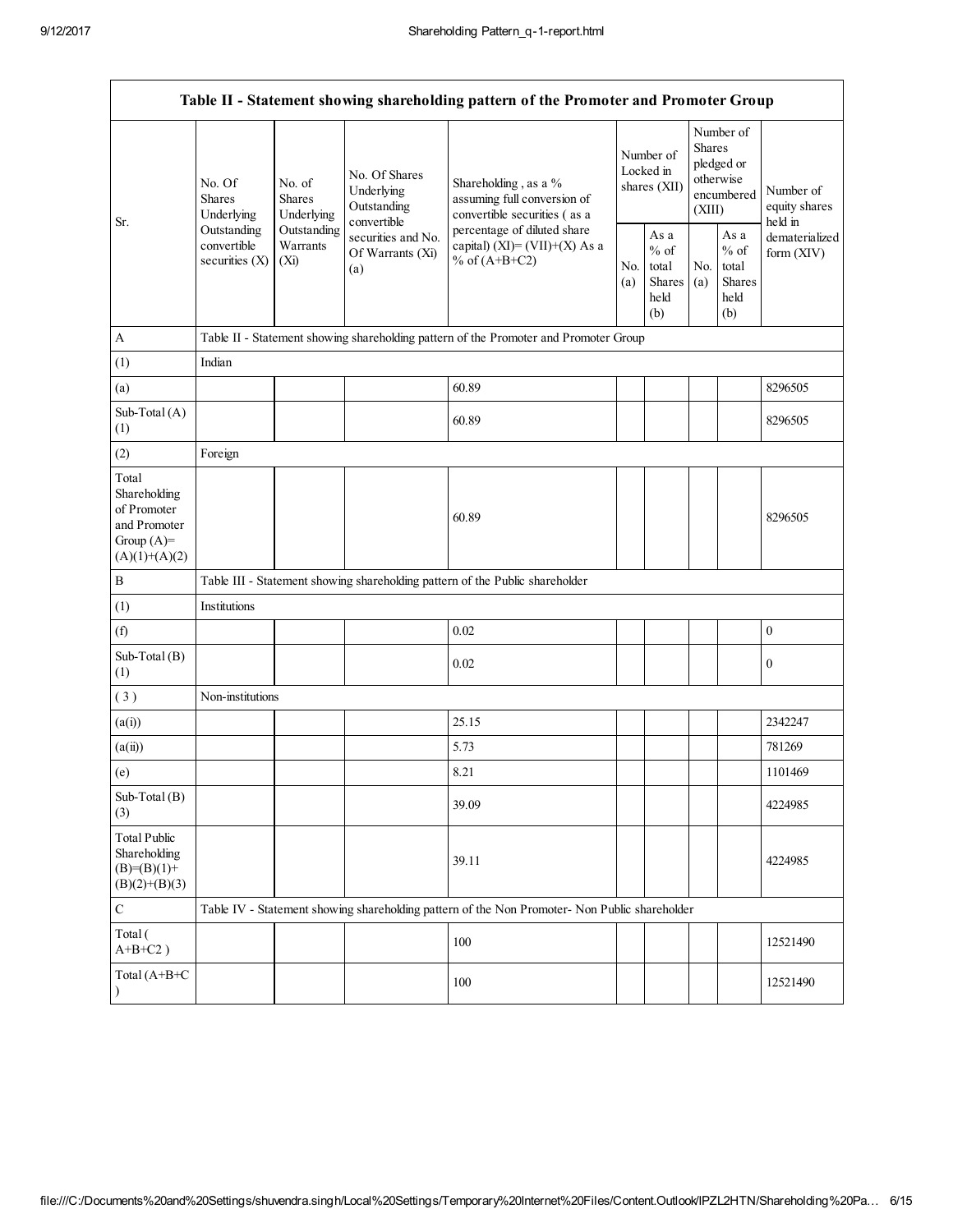|                                                                                                                                                                                             |                                      |                                                 | Individuals/Hindu undivided Family   |                                 |                               |                                                |                                  |
|---------------------------------------------------------------------------------------------------------------------------------------------------------------------------------------------|--------------------------------------|-------------------------------------------------|--------------------------------------|---------------------------------|-------------------------------|------------------------------------------------|----------------------------------|
| Searial No.                                                                                                                                                                                 | $\mathbf{1}$                         | $\mathbf{2}$                                    | 3                                    | $\overline{4}$                  | 5                             | 6                                              | $\overline{\mathcal{I}}$         |
| Name of the<br>Shareholders (I)                                                                                                                                                             | <b>SONEPAL</b><br><b>SINGH SETHI</b> | <b>SINGH</b><br><b>RISHIPAL</b><br><b>SETHI</b> | <b>AMARPAL</b><br><b>SINGH SETHI</b> | <b>KARANPAL</b><br><b>SETHI</b> | <b>NIRMAL</b><br><b>SETHI</b> | <b>SUKHPAL</b><br><b>SINGH</b><br><b>SETHI</b> | <b>INDERJEET</b><br><b>SETHI</b> |
| PAN (II)                                                                                                                                                                                    | AACPS1911J                           | ALGPS6579K                                      | AACPS1910K                           | AZAPS2473E                      | AAMPS3994B                    | AACPS1909C                                     | AAMPS3995A                       |
| No. of fully paid<br>up equity shares<br>held (IV)                                                                                                                                          | 1507208                              | 1161857                                         | 1023375                              | 970805                          | 959212                        | 857145                                         | 843546                           |
| No. Of Partly paid-<br>up equity shares<br>held (V)                                                                                                                                         |                                      |                                                 |                                      |                                 |                               |                                                |                                  |
| No. Of shares<br>underlying<br>Depository<br>Receipts (VI)                                                                                                                                  |                                      |                                                 |                                      |                                 |                               |                                                |                                  |
| Total nos. shares<br>held $(VII) = (IV) +$<br>$(V)+(VI)$                                                                                                                                    | 1507208                              | 1161857                                         | 1023375                              | 970805                          | 959212                        | 857145                                         | 843546                           |
| Shareholding as a<br>% of total no. of<br>shares (calculated<br>as per SCRR,<br>1957) (VIII) As a<br>% of $(A+B+C2)$                                                                        | 11.06                                | 8.53                                            | 7.51                                 | 7.13                            | 7.04                          | 6.29                                           | 6.19                             |
| Number of Voting Rights held in each class of securities (IX)                                                                                                                               |                                      |                                                 |                                      |                                 |                               |                                                |                                  |
| Class eg:X                                                                                                                                                                                  | 1507208                              | 1161857                                         | 1023375                              | 970805                          | 959212                        | 857145                                         | 843546                           |
| Class eg:y                                                                                                                                                                                  |                                      |                                                 |                                      |                                 |                               |                                                |                                  |
| Total                                                                                                                                                                                       | 1507208                              | 1161857                                         | 1023375                              | 970805                          | 959212                        | 857145                                         | 843546                           |
| Total as a % of<br>Total Voting rights                                                                                                                                                      | 11.06                                | 8.53                                            | 7.51                                 | 7.13                            | 7.04                          | 6.29                                           | 6.19                             |
| No. Of Shares<br>Underlying<br>Outstanding<br>convertible<br>securities $(X)$                                                                                                               |                                      |                                                 |                                      |                                 |                               |                                                |                                  |
| No. of Shares<br>Underlying<br>Outstanding<br>Warrants (Xi)                                                                                                                                 |                                      |                                                 |                                      |                                 |                               |                                                |                                  |
| No. Of Shares<br>Underlying<br>Outstanding<br>convertible<br>securities and No.<br>Of Warrants (Xi)<br>(a)                                                                                  |                                      |                                                 |                                      |                                 |                               |                                                |                                  |
| Shareholding, as a<br>% assuming full<br>conversion of<br>convertible<br>securities (as a<br>percentage of<br>diluted share<br>capital) $(XI)$ =<br>$(VII)+(Xi)(a)$ As a<br>% of $(A+B+C2)$ | 11.06                                | 8.53                                            | 7.51                                 | 7.13                            | 7.04                          | 6.29                                           | 6.19                             |
| Number of Locked in shares (XII)                                                                                                                                                            |                                      |                                                 |                                      |                                 |                               |                                                |                                  |
| No. $(a)$                                                                                                                                                                                   |                                      |                                                 |                                      |                                 |                               |                                                |                                  |
| As a $\%$ of total                                                                                                                                                                          |                                      |                                                 |                                      |                                 |                               |                                                |                                  |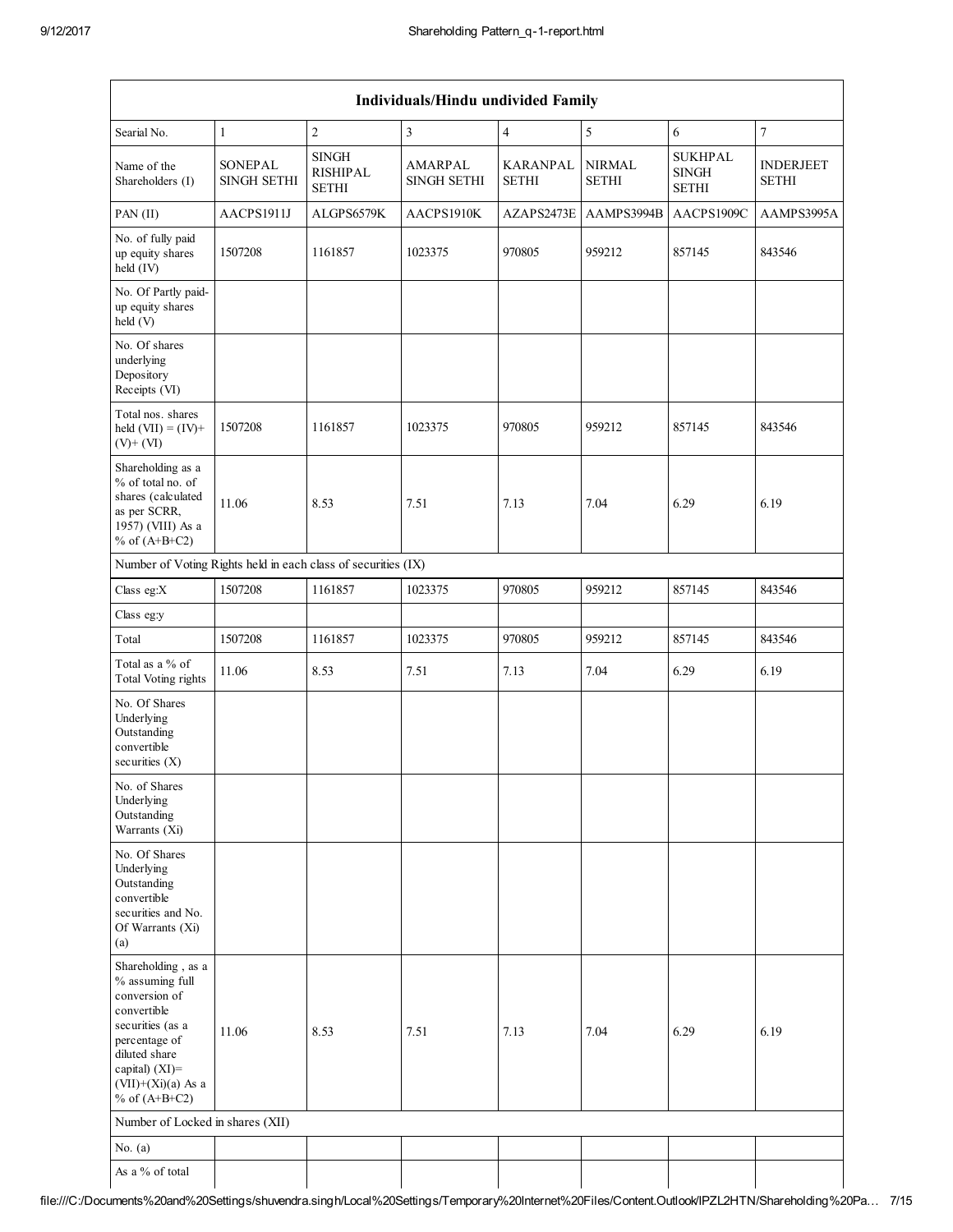## 9/12/2017 Shareholding Pattern\_q-1-report.html

| Shares held (b)                                                      |         |         |         |        |        |        |        |
|----------------------------------------------------------------------|---------|---------|---------|--------|--------|--------|--------|
| Number of Shares pledged or otherwise encumbered (XIII)              |         |         |         |        |        |        |        |
| No. $(a)$                                                            |         |         |         |        |        |        |        |
| As a % of total<br>Shares held (b)                                   |         |         |         |        |        |        |        |
| Number of equity<br>shares held in<br>dematerialized<br>form $(XIV)$ | 1507208 | 1161857 | 1023375 | 970805 | 959212 | 857145 | 843546 |
| Reason for not providing PAN                                         |         |         |         |        |        |        |        |
| Reason for not<br>providing PAN                                      |         |         |         |        |        |        |        |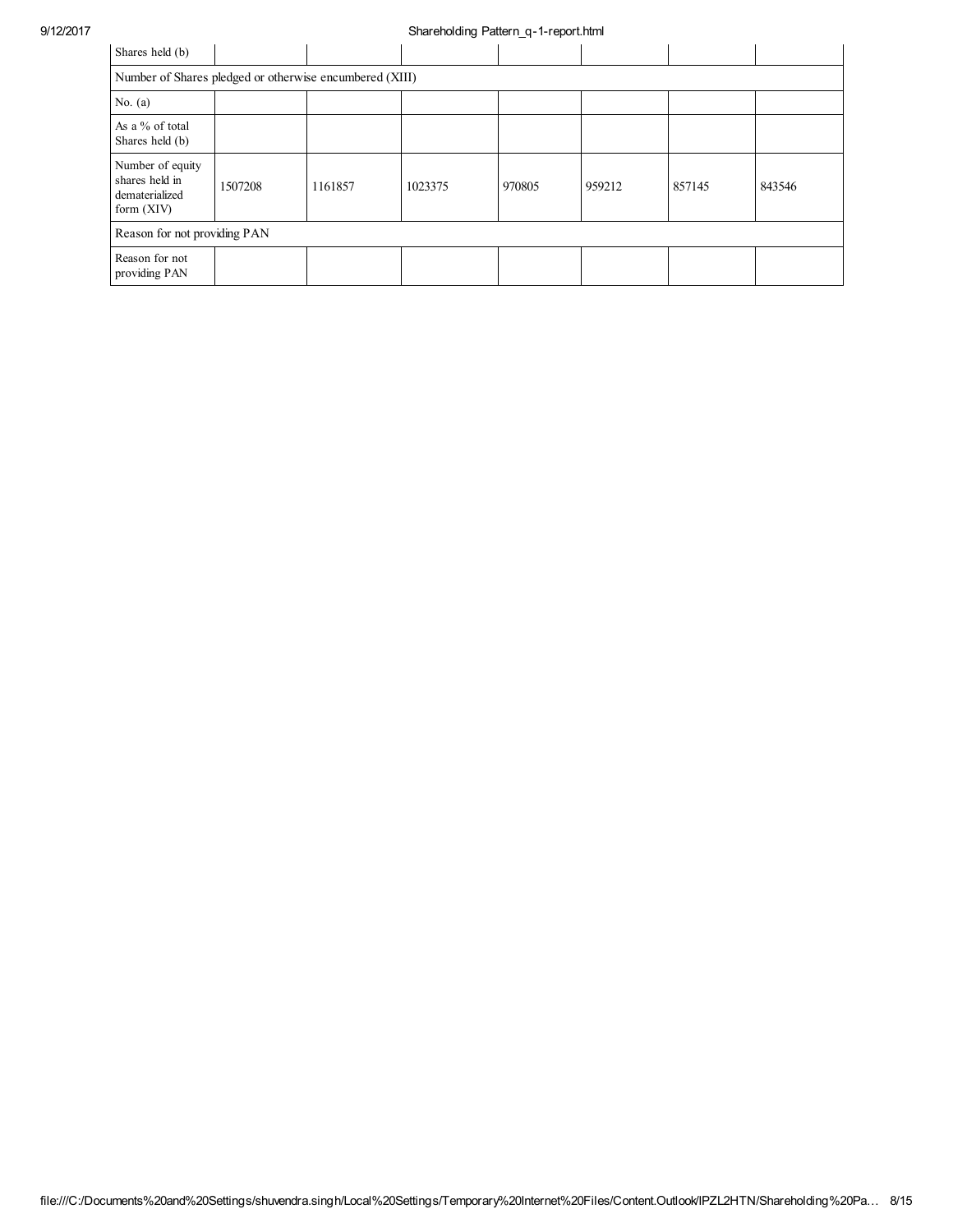|                                                                                                                                                                                             |                                                               | Individuals/Hindu undivided Family |                   |                       |
|---------------------------------------------------------------------------------------------------------------------------------------------------------------------------------------------|---------------------------------------------------------------|------------------------------------|-------------------|-----------------------|
| Searial No.                                                                                                                                                                                 | $\,$ 8 $\,$                                                   | 9                                  | 10                |                       |
| Name of the<br>Shareholders (I)                                                                                                                                                             | <b>DAVINDER SETHI</b>                                         | <b>KAMALPREET SETHI</b>            | <b>SABA SETHI</b> | Click here to go back |
| $PAN$ (II)                                                                                                                                                                                  | AAMPS3992H                                                    | AAMPS3993G                         | AZAPS2424D        | Total                 |
| No. of fully paid<br>up equity shares<br>held (IV)                                                                                                                                          | 656857                                                        | 222700                             | 93800             | 8296505               |
| No. Of Partly paid-<br>up equity shares<br>held (V)                                                                                                                                         |                                                               |                                    |                   |                       |
| No. Of shares<br>underlying<br>Depository<br>Receipts (VI)                                                                                                                                  |                                                               |                                    |                   |                       |
| Total nos. shares<br>held $(VII) = (IV) +$<br>$(V)$ + $(VI)$                                                                                                                                | 656857                                                        | 222700                             | 93800             | 8296505               |
| Shareholding as a<br>% of total no. of<br>shares (calculated<br>as per SCRR,<br>1957) (VIII) As a<br>% of $(A+B+C2)$                                                                        | 4.82                                                          | 1.63                               | 0.69              | 60.89                 |
|                                                                                                                                                                                             | Number of Voting Rights held in each class of securities (IX) |                                    |                   |                       |
| Class eg:X                                                                                                                                                                                  | 656857                                                        | 222700                             | 93800             | 8296505               |
| Class eg:y                                                                                                                                                                                  |                                                               |                                    |                   |                       |
| Total                                                                                                                                                                                       | 656857                                                        | 222700                             | 93800             | 8296505               |
| Total as a % of<br><b>Total Voting rights</b>                                                                                                                                               | 4.82                                                          | 1.63                               | 0.69              | 60.89                 |
| No. Of Shares<br>Underlying<br>Outstanding<br>convertible<br>securities $(X)$                                                                                                               |                                                               |                                    |                   |                       |
| No. of Shares<br>Underlying<br>Outstanding<br>Warrants (Xi)                                                                                                                                 |                                                               |                                    |                   |                       |
| No. Of Shares<br>Underlying<br>Outstanding<br>convertible<br>securities and No.<br>Of Warrants (Xi)<br>(a)                                                                                  |                                                               |                                    |                   |                       |
| Shareholding, as a<br>% assuming full<br>conversion of<br>convertible<br>securities (as a<br>percentage of<br>diluted share<br>capital) $(XI)$ =<br>$(VII)+(Xi)(a)$ As a<br>% of $(A+B+C2)$ | 4.82                                                          | 1.63                               | 0.69              | 60.89                 |
| Number of Locked in shares (XII)                                                                                                                                                            |                                                               |                                    |                   |                       |
| No. $(a)$                                                                                                                                                                                   |                                                               |                                    |                   |                       |
| As a % of total<br>Shares held (b)                                                                                                                                                          |                                                               |                                    |                   |                       |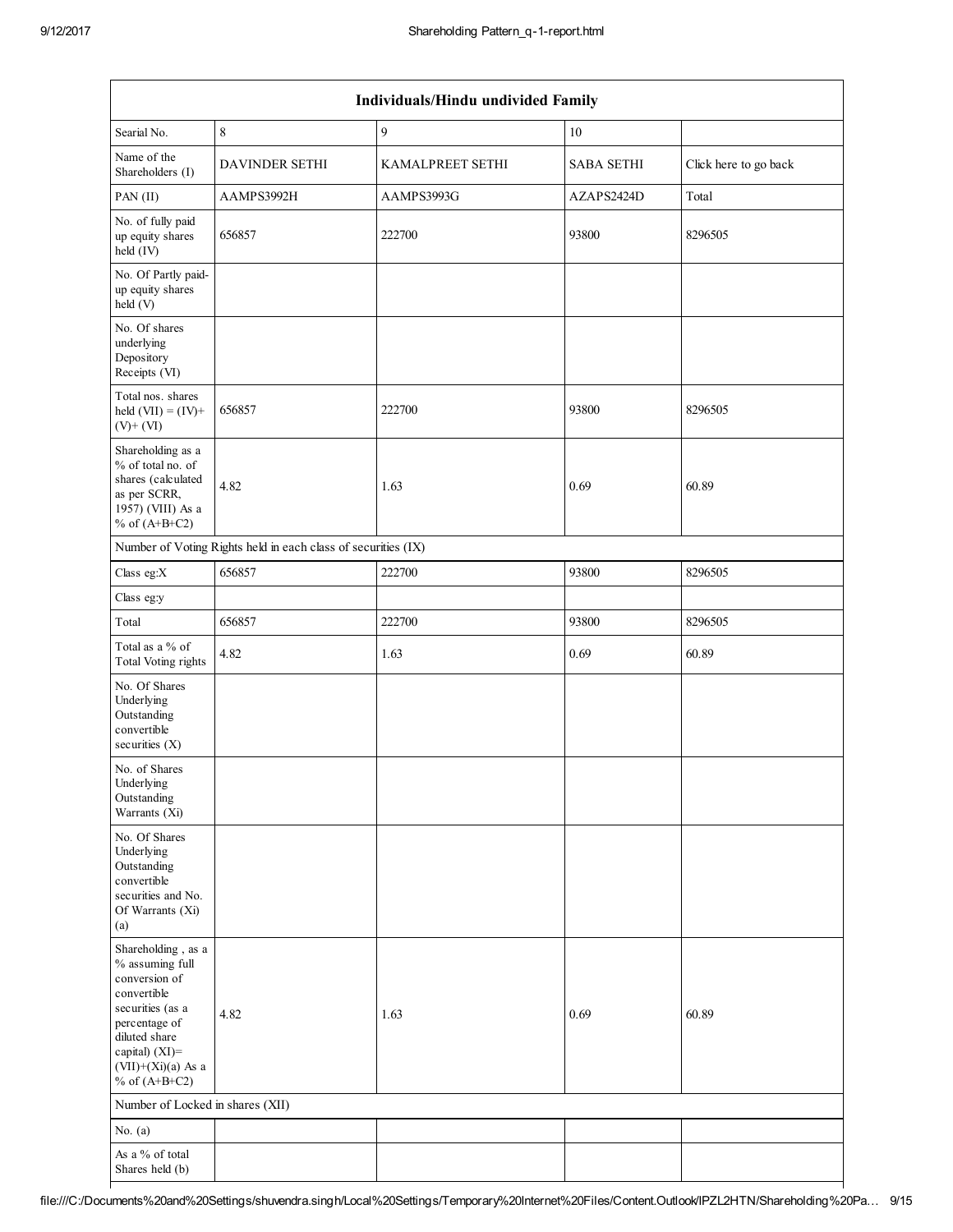## 9/12/2017 Shareholding Pattern\_q-1-report.html

Number of Shares pledged or otherwise encumbered (XIII)

| Number of Shares pledged or otherwise encumbered (XIII)              |        |        |       |         |  |  |  |  |  |
|----------------------------------------------------------------------|--------|--------|-------|---------|--|--|--|--|--|
| No. (a)                                                              |        |        |       |         |  |  |  |  |  |
| As a % of total<br>Shares held (b)                                   |        |        |       |         |  |  |  |  |  |
| Number of equity<br>shares held in<br>dematerialized<br>form $(XIV)$ | 656857 | 222700 | 93800 | 8296505 |  |  |  |  |  |
| Reason for not providing PAN                                         |        |        |       |         |  |  |  |  |  |
| Reason for not<br>providing PAN                                      |        |        |       |         |  |  |  |  |  |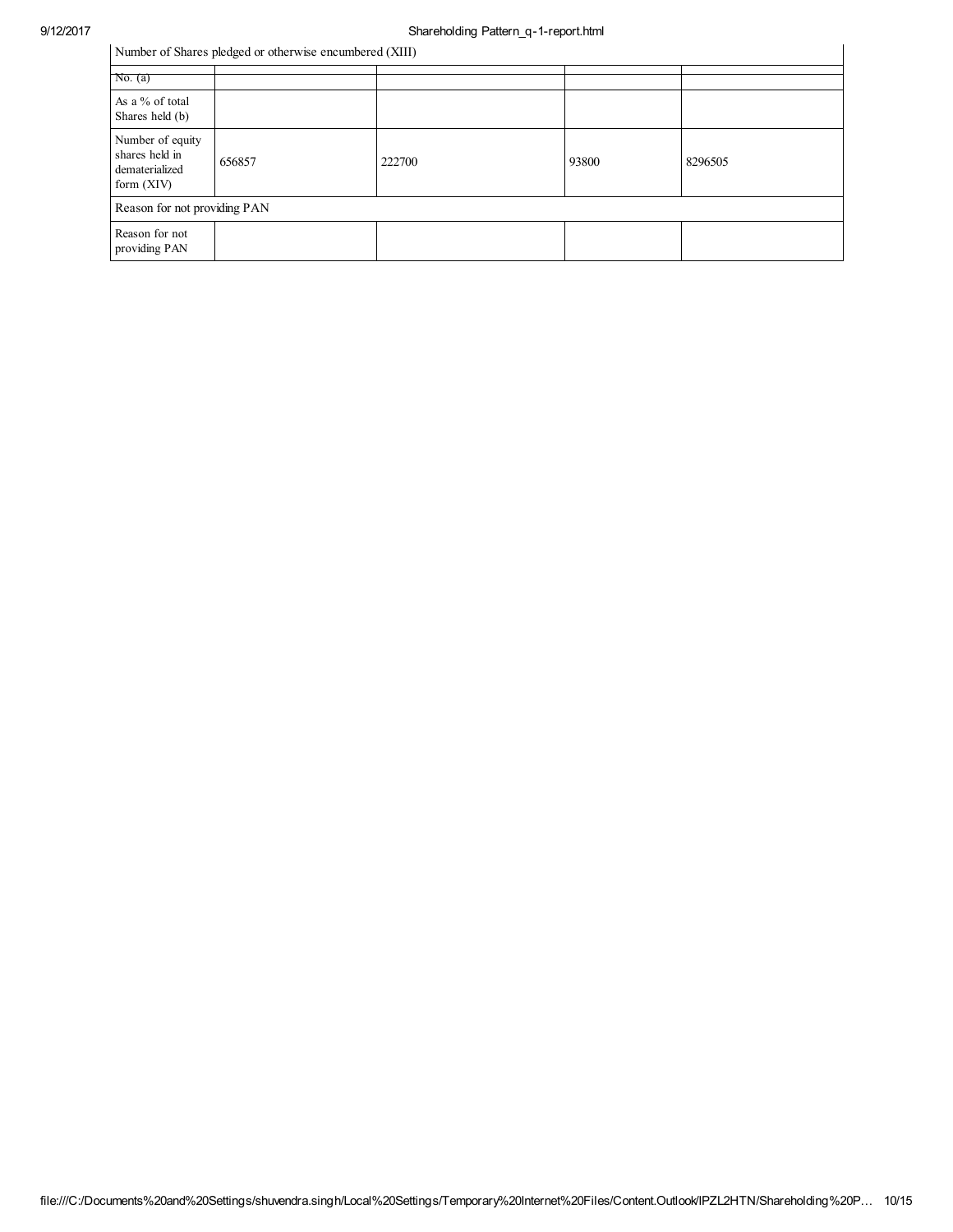|                                                                                                                                                  |              |                       |                 | Any Other (specify)                 |                                           |                              |                     |
|--------------------------------------------------------------------------------------------------------------------------------------------------|--------------|-----------------------|-----------------|-------------------------------------|-------------------------------------------|------------------------------|---------------------|
| Searial No.                                                                                                                                      | $\mathbf{1}$ | $\overline{c}$        | $\mathfrak{Z}$  | $\overline{4}$                      | 5                                         | 6                            | $\boldsymbol{7}$    |
| Category                                                                                                                                         | <b>HUF</b>   | $NRI - Non-$<br>Repat | $NRI-$<br>Repat | Director or<br>Director's Relatives | Director or Director's<br>Relatives       | Overseas<br>corporate bodies | Clearing<br>Members |
| Category / More<br>than 1 percentage                                                                                                             | Category     | Category              | Category        | Category                            | More than 1 percentage of<br>shareholding | Category                     | Category            |
| Name of the<br>Shareholders (I)                                                                                                                  |              |                       |                 |                                     | Shirley Paul                              |                              |                     |
| PAN (II)                                                                                                                                         |              |                       |                 |                                     | AFBPP6067L                                |                              |                     |
| No. of the<br>Shareholders (I)                                                                                                                   | 188          | 32                    | 52              | 3                                   | 1                                         | 1                            | 81                  |
| No. of fully paid<br>up equity shares<br>held (IV)                                                                                               | 167878       | 30947                 | 51761           | 181521                              | 158621                                    | 2600                         | 47134               |
| No. Of Partly paid-<br>up equity shares<br>held (V)                                                                                              |              |                       |                 |                                     |                                           |                              |                     |
| No. Of shares<br>underlying<br>Depository<br>Receipts (VI)                                                                                       |              |                       |                 |                                     |                                           |                              |                     |
| Total nos. shares<br>held $(VII) = (IV) +$<br>$(V)$ + $(VI)$                                                                                     | 167878       | 30947                 | 51761           | 181521                              | 158621                                    | 2600                         | 47134               |
| Shareholding as a<br>% of total no. of<br>shares (calculated<br>as per SCRR,<br>1957) (VIII) As a<br>% of $(A+B+C2)$                             | 1.23         | 0.23                  | 0.38            | 1.33                                | 1.16                                      | 0.02                         | 0.35                |
| Number of Voting Rights held in each class of securities (IX)                                                                                    |              |                       |                 |                                     |                                           |                              |                     |
| Class eg: X                                                                                                                                      | 167878       | 30947                 | 51761           | 181521                              | 158621                                    | 2600                         | 47134               |
| Class eg:y                                                                                                                                       |              |                       |                 |                                     |                                           |                              |                     |
| Total                                                                                                                                            | 167878       | 30947                 | 51761           | 181521                              | 158621                                    | 2600                         | 47134               |
| Total as a % of<br>Total Voting rights                                                                                                           | 1.23         | 0.23                  | 0.38            | 1.33                                | 1.16                                      | 0.02                         | 0.35                |
| No. Of Shares<br>Underlying<br>Outstanding<br>convertible<br>securities $(X)$                                                                    |              |                       |                 |                                     |                                           |                              |                     |
| No. of Shares<br>Underlying<br>Outstanding<br>Warrants (Xi)                                                                                      |              |                       |                 |                                     |                                           |                              |                     |
| No. Of Shares<br>Underlying<br>Outstanding<br>convertible<br>securities and No.<br>Of Warrants (Xi)<br>(a)                                       |              |                       |                 |                                     |                                           |                              |                     |
| Shareholding, as a<br>% assuming full<br>conversion of<br>convertible<br>securities (as a<br>percentage of<br>diluted share<br>capital) $(XI)$ = | 1.23         | 0.23                  | 0.38            | 1.33                                | 1.16                                      | 0.02                         | 0.35                |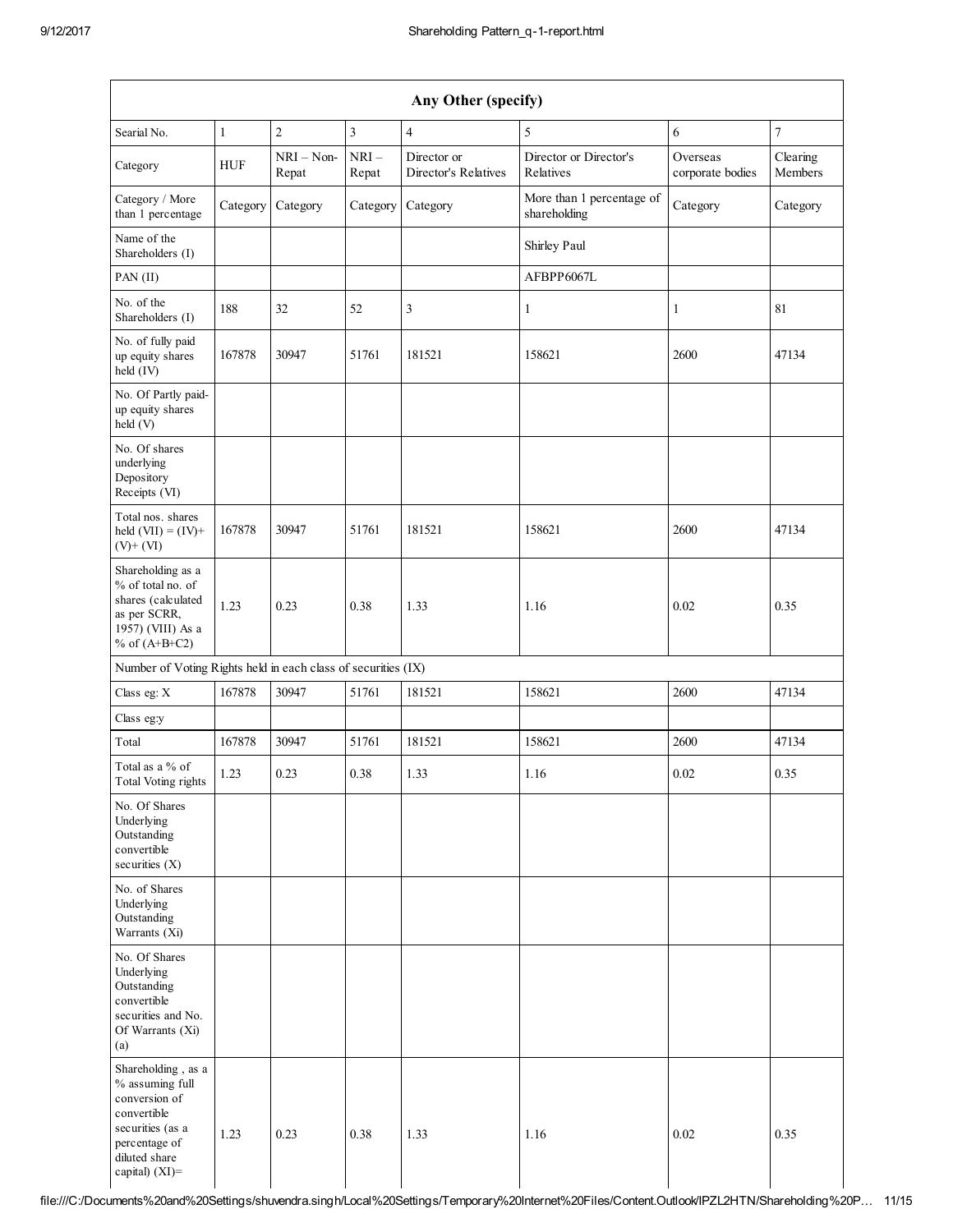## 9/12/2017 Shareholding Pattern\_q-1-report.html

| $(VII)+(X)$ As a %<br>of $(A+B+C2)$                                  |       |       |       |        |        |          |       |  |  |
|----------------------------------------------------------------------|-------|-------|-------|--------|--------|----------|-------|--|--|
| Number of Locked in shares (XII)                                     |       |       |       |        |        |          |       |  |  |
| No. $(a)$                                                            |       |       |       |        |        |          |       |  |  |
| As a % of total<br>Shares held (b)                                   |       |       |       |        |        |          |       |  |  |
| Number of equity<br>shares held in<br>dematerialized<br>form $(XIV)$ | 16878 | 30947 | 51761 | 181446 | 158621 | $\Omega$ | 47134 |  |  |
| Reason for not providing PAN                                         |       |       |       |        |        |          |       |  |  |
| Reason for not<br>providing PAN                                      |       |       |       |        |        |          |       |  |  |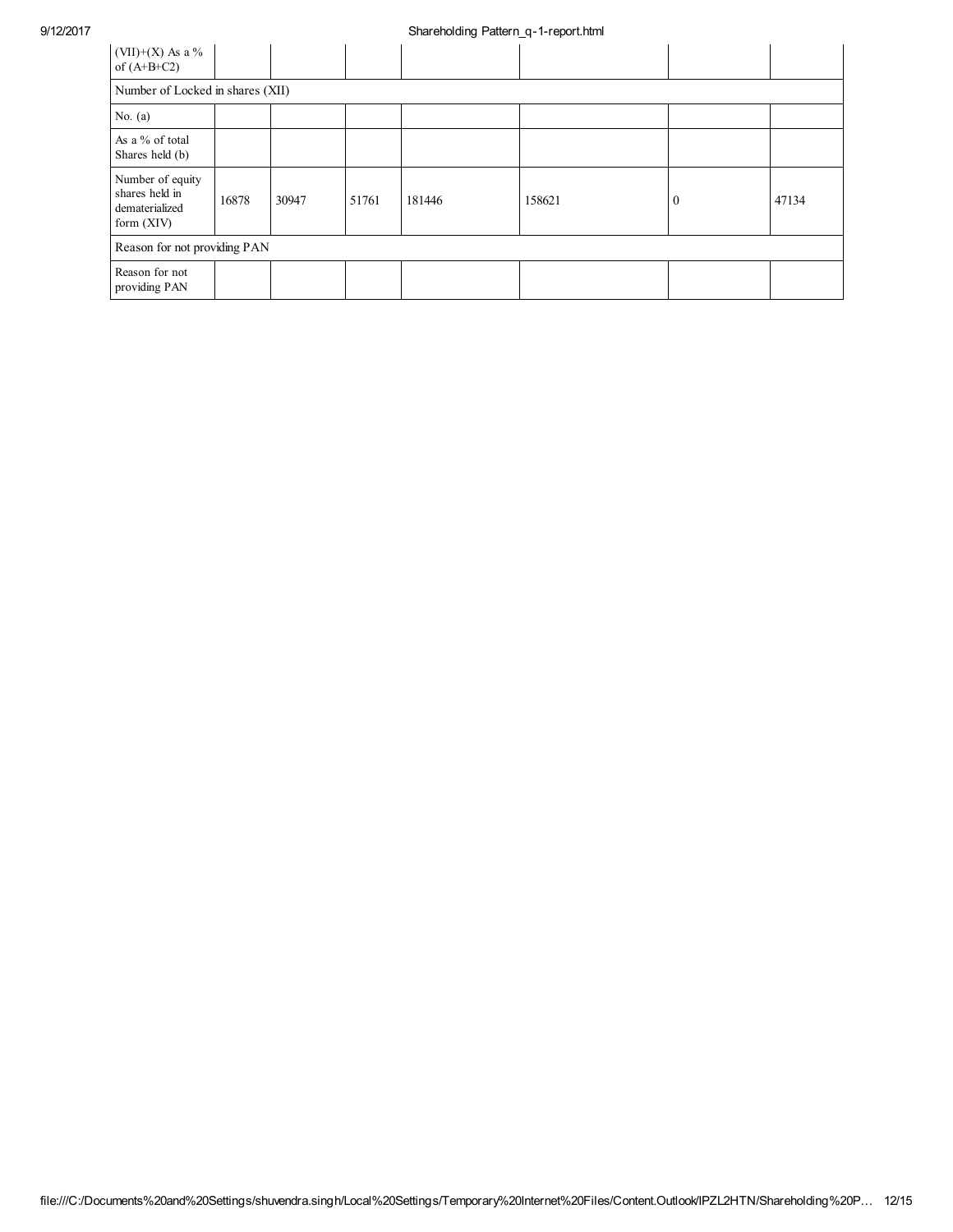| Any Other (specify)                                                                                                                                               |                |                                                               |                                        |                       |  |  |  |
|-------------------------------------------------------------------------------------------------------------------------------------------------------------------|----------------|---------------------------------------------------------------|----------------------------------------|-----------------------|--|--|--|
| Searial No.                                                                                                                                                       | $\,$ 8 $\,$    | 9                                                             | 10                                     |                       |  |  |  |
| Category                                                                                                                                                          | Market Maker   | <b>Bodies Corporate</b>                                       | <b>Bodies Corporate</b>                |                       |  |  |  |
| Category / More<br>than 1 percentage                                                                                                                              | Category       | Category                                                      | More than 1 percentage of shareholding |                       |  |  |  |
| Name of the<br>Shareholders (I)                                                                                                                                   |                |                                                               | Arcadia Share & Stock Brokers Pvt Ltd  | Click here to go back |  |  |  |
| PAN (II)                                                                                                                                                          |                |                                                               | AAACA4562G                             | Total                 |  |  |  |
| No. of the<br>Shareholders (I)                                                                                                                                    | $\overline{4}$ | 157                                                           | $\mathbf{1}$                           | 518                   |  |  |  |
| No. of fully paid<br>up equity shares<br>held (IV)                                                                                                                | 28420          | 607983                                                        | 227140                                 | 1118244               |  |  |  |
| No. Of Partly paid-<br>up equity shares<br>held(V)                                                                                                                |                |                                                               |                                        |                       |  |  |  |
| No. Of shares<br>underlying<br>Depository<br>Receipts (VI)                                                                                                        |                |                                                               |                                        |                       |  |  |  |
| Total nos. shares<br>held $(VII) = (IV) +$<br>$(V)$ + $(VI)$                                                                                                      | 28420          | 607983                                                        | 227140                                 | 1118244               |  |  |  |
| Shareholding as a<br>% of total no. of<br>shares (calculated<br>as per SCRR,<br>1957) (VIII) As a<br>% of $(A+B+C2)$                                              | 0.21           | 4.46                                                          | 1.67                                   | 8.21                  |  |  |  |
|                                                                                                                                                                   |                | Number of Voting Rights held in each class of securities (IX) |                                        |                       |  |  |  |
| Class eg: X                                                                                                                                                       | 28420          | 607983                                                        | 227140                                 | 1118244               |  |  |  |
| Class eg:y                                                                                                                                                        |                |                                                               |                                        |                       |  |  |  |
| Total                                                                                                                                                             | 28420          | 607983                                                        | 227140                                 | 1118244               |  |  |  |
| Total as a % of<br><b>Total Voting rights</b>                                                                                                                     | 0.21           | 4.46                                                          | 1.67                                   | 8.21                  |  |  |  |
| No. Of Shares<br>Underlying<br>Outstanding<br>convertible<br>securities (X)                                                                                       |                |                                                               |                                        |                       |  |  |  |
| No. of Shares<br>Underlying<br>Outstanding<br>Warrants (Xi)                                                                                                       |                |                                                               |                                        |                       |  |  |  |
| No. Of Shares<br>Underlying<br>Outstanding<br>convertible<br>securities and No.<br>Of Warrants (Xi)<br>(a)                                                        |                |                                                               |                                        |                       |  |  |  |
| Shareholding, as a<br>% assuming full<br>conversion of<br>convertible<br>securities (as a<br>percentage of<br>diluted share<br>capital) (XI)=<br>(VII)+(X) As a % | 0.21           | 4.46                                                          | 1.67                                   | 8.21                  |  |  |  |